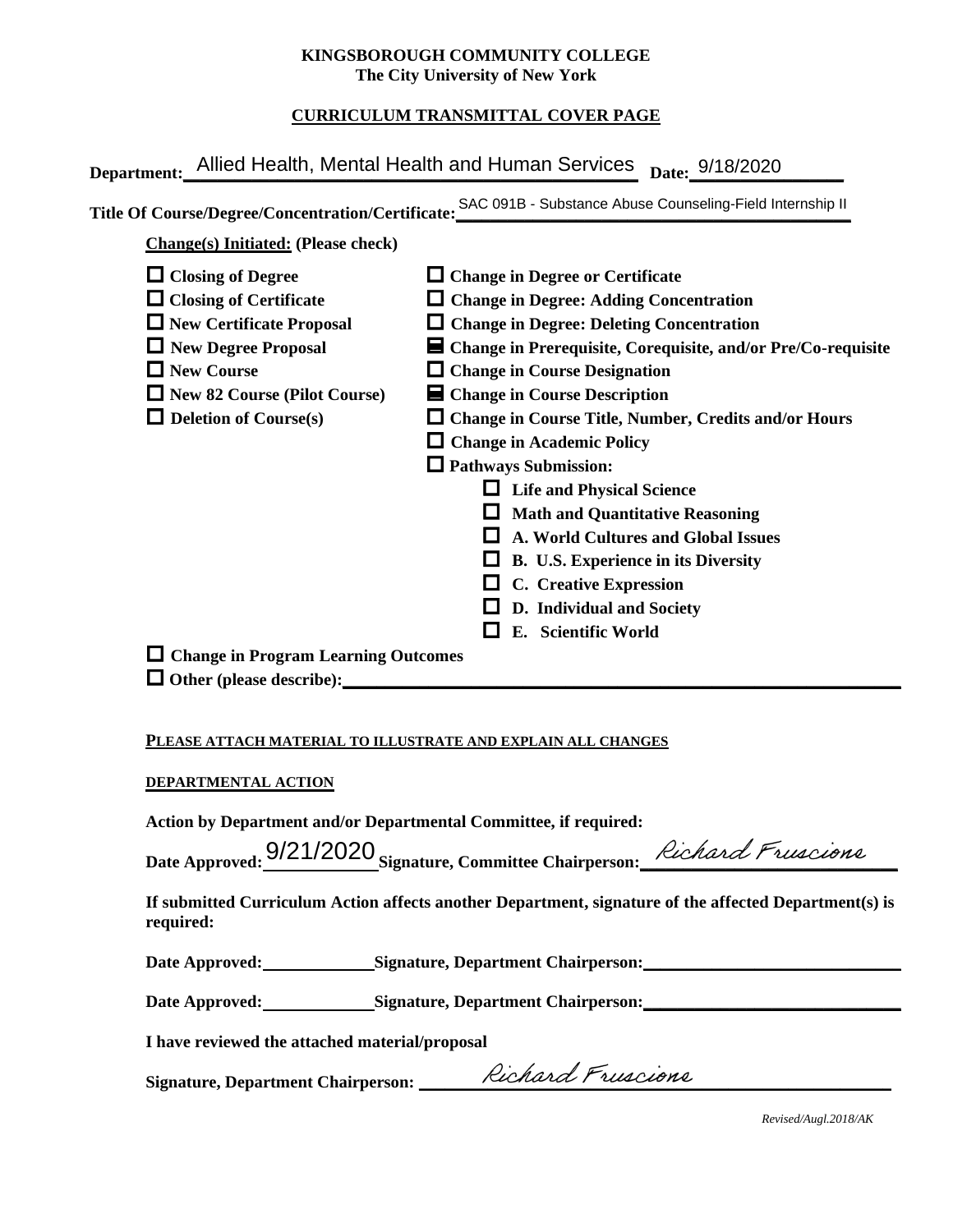

| TO:   | FALL 2020 Curriculum Committee                                                         |
|-------|----------------------------------------------------------------------------------------|
| FROM: | Richard Fruscione, Chair, Department of Allied Health, Mental Health & Human Services  |
| DATE: | September 18, 2020                                                                     |
| RE:   | Course Description, Prerequisite, and Pre-/Co-requisite for SAC 091B – Substance Abuse |
|       | Counseling – Field Internship II                                                       |

The Department of Allied Health, Mental Health and Human Services is proposing a change in Course Description, Prerequisite, and Pre-/Co-requisite for SAC 091B – Substance Abuse Counseling – Field Internship II.

### **Course Description:**

#### **FROM:**

Students participate in counseling activities with program clients, supervision meetings and other professional activities at NYS licensed treatment agencies under the supervision of both program staff and college faculty.

# **TO:**

This is Part II of the final course in the CASAC credentialing sequence. **All students in this class are interning in a New York State-Office of Addiction Supports and Services (NYS-OASAS) licensed facility for two-days weekly (14 hours).** Students participate in counseling activities with program clients, group observations, co-facilitation, interdisciplinary treatment team and supervision meetings, and other professional activities at NYS licensed treatment agencies under the supervision of both program staff and college faculty. Students also participate in classroom seminars that focus on the core competencies and integration of the classroom and field internship content. Emphasis is placed on ethical, professional comportment and clinical skills development.

# **Course Pre-/Co-requisite:**

# **FROM:**

Prerequisite: SAC 2000, SAC 2200, and SAC 2600

Pre-/Co-requisite: SAC 2400 and SAC 2800

# **TO:**

Prerequisite: **SAC 091A or Department Permission** Pre-/Co-requisite: **NONE**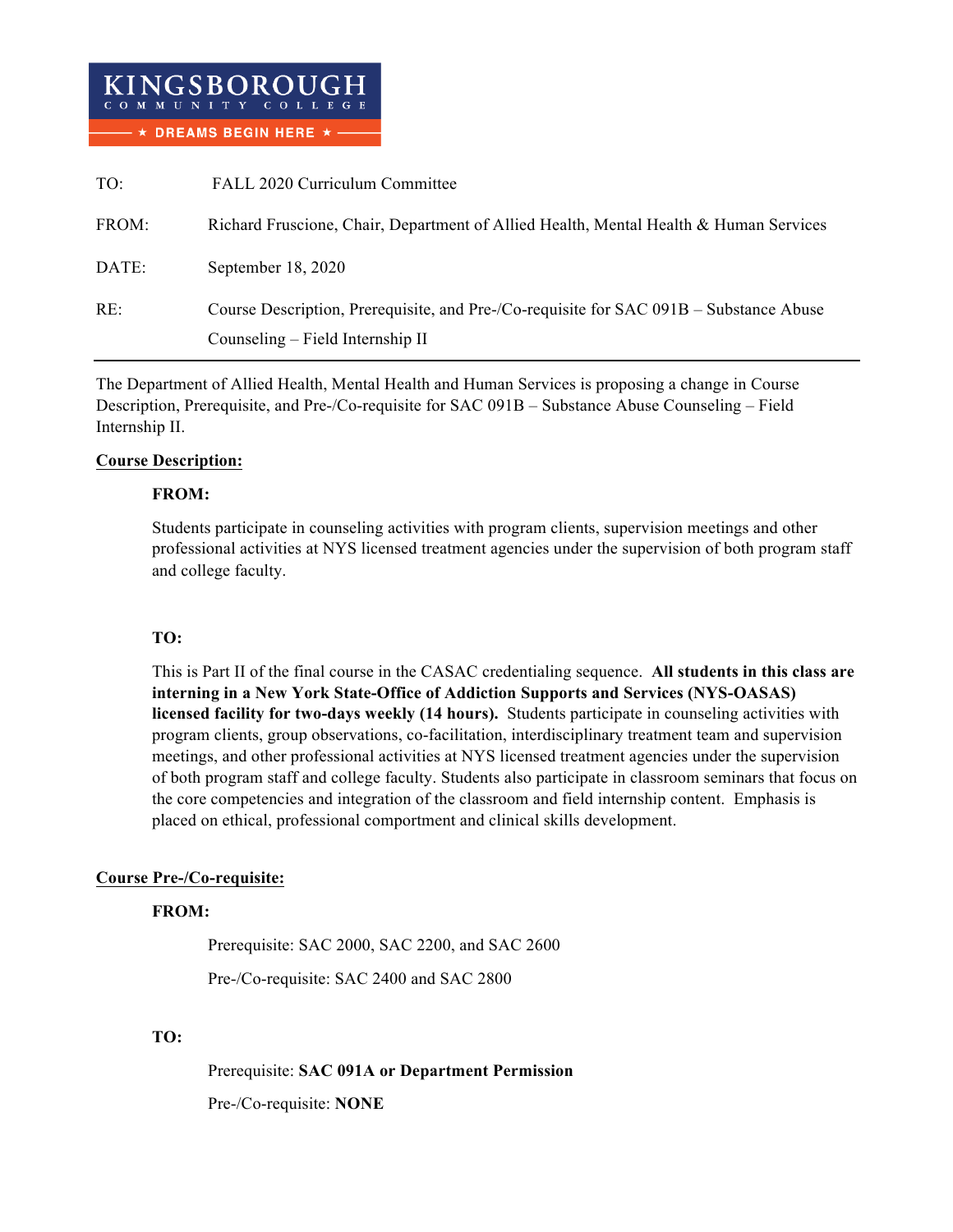

### **Rationale for Changes:**

The NYS Office of Addiction Services and Supports (OASAS), formerly the NYS Office of Alcoholism and Substance Abuse Services "oversees and establishes guidelines for the comprehensive statewide education and training of New York State's credentialed addiction professional workforce and all staff who provide treatment, prevention and recovery services." In Fall 2018, OASAS mandated that all educational institutions who offer the 350-hours of education and training leading to the Credentialed Alcoholism and Substance Abuse Counselor Certification (CASAC) must offer a standardized curriculum. The changes in course description align with OASAS requirements in order to meet the Certification in Alcohol and Substance Abuse Counseling – Trainee (CASAC-T) credential.

Changes in course structure recently made to SAC 091A - Substance Abuse Counseling - Field Internship I, allowed for students to practice in a simulated setting within the eight dimensions of addiction counseling and in alignment with the NYS-OASAS increased emphasis on skill development. Course focus for SAC 091A shifted to group work, use of vignettes and video clips, and engagement in and rotation through role-play activities that focus on competency development. SAC 091A now provides a bridge to the real-world direct practice experienced in SAC 091B - Substance Abuse Counseling - Field Internship II and serves as the appropriate prerequisite for SAC 091B - Substance Abuse Counseling - Field Internship II.

SAC 2400 – Counseling Techniques in the Substance Abuse Field II and SAC 2800 - Behavioral Health Care Treatment Approaches, can be taken any time during the program after the prerequisites of SAC 2000 – Introduction to Alcoholism and Substance Abuse Counseling and SAC 2200 - Counseling Techniques in the Substance Abuse Field I, have been met.